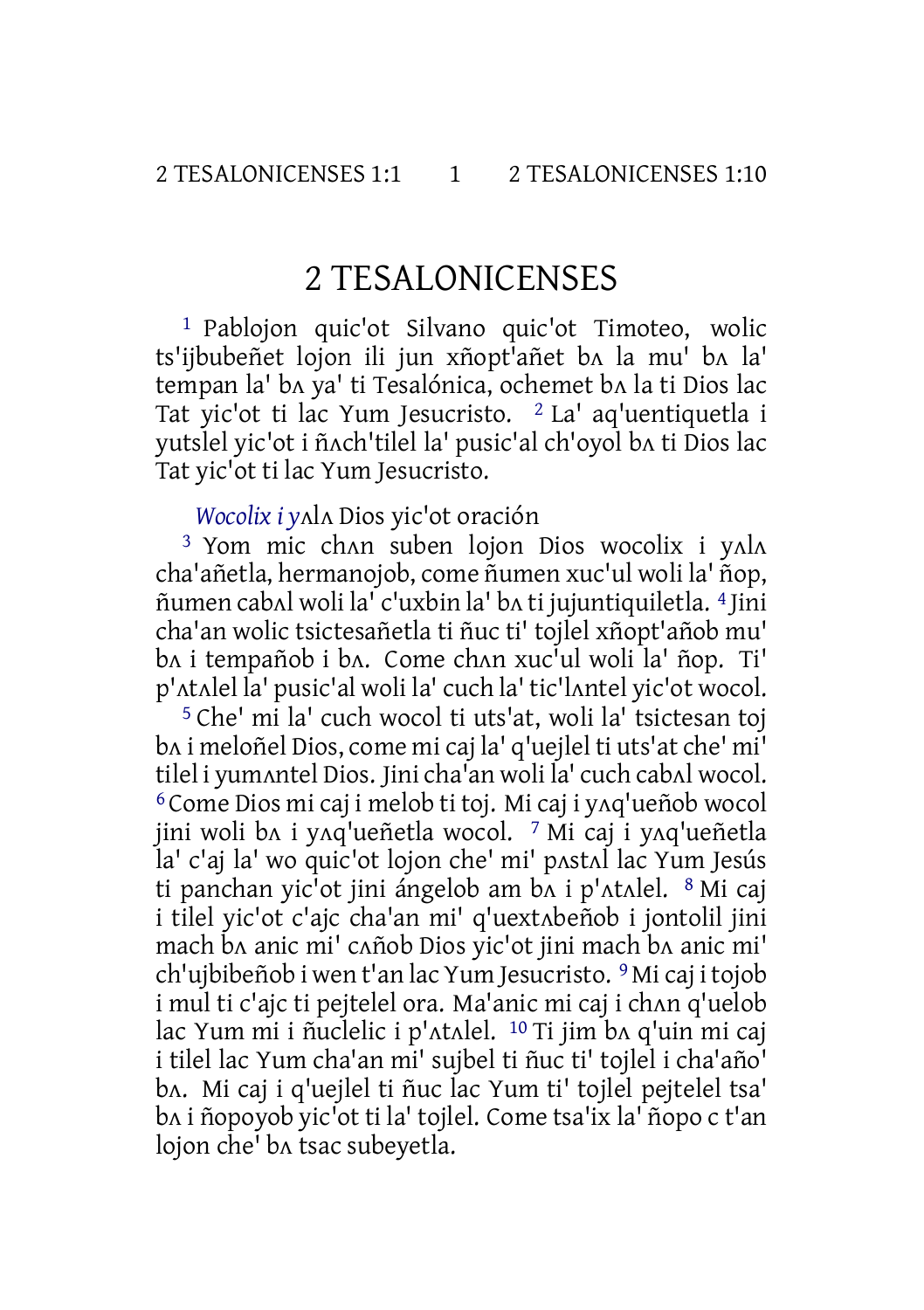11 Jini cha'an wolic chʌn ña'tañetlojon ti oración cha'an uts'at mi la' q'uejlel ti Dios tsa' bʌ i pʌyʌyetla. Mij c'ajtiben Dios cha'an mi' yujtesʌbeñetla pejtelel jini wen bʌ e'tel ti la' tojlel che' bajche' la' wom. La' i coltañetla yic'ot i p'ʌtʌlel cha'an mi' laj ujtel che' bajche' woli la' ñop. 12 Che' jini mi caj i ñuq'uesʌntel i c'aba' lac Yum Jesucristo ti jatetla. Jatetla ja'el mi caj la' ñuq'uesʌntel ti Jesús cha'an ti' yutslel i pusic'al Dios yic'ot lac Yum Jesucristo.

2

## *Mi' tsictiyel jini winic but'ul b*ʌ ti jontolil

1 Cha' tal lac Yum Jesucristo. Mi caj lac tempʌyel majlel ya' ba'an. Jini cha'an la' wocolic, hermanojob, 2 mach yomic mi' bʌc' tejchel tile bixel bʌ la' pusic'al. Mach la' tsic la' pusic'al. Mach la' jac'ben espíritu, mi t'an, mi jun mu' bʌ i yʌl tsa'ix tili i q'uiñilel lac Yum. Mi' lon alob che'ʌch tsac ts'ijba lojon. 3 Mach la' wʌc' la' bʌ ti lotintel mi ts'ita'ic. Come maxto talic i q'uiñilel jinto mi' cha' cʌyob jini wen t'an, jinto mi' tsictiyel ja'el jini winic but'ul bʌ ti jontolil, jini winic mu' bʌ i majlel ti c'ajc. 4 Jiñʌch i contra Dios mu' bʌ i chañ'esan i bʌ ti' contra pejtelel chuqui tac mi' diosintel, yic'ot pejtelel chuqui tac mi' c'uxbintel ti ch'ujyijel. Mi' caj ti buchtʌl ti' Templo Dios che' bajche' Dios. Mi caj i cuy i bʌ ti Dios.

5 ¿Mach ba c'ajalic la' cha'an tsac subeyetla ili t'an che' ya'to añon la' wic'ot? 6 Wʌle la' wujil chuqui woli' tic' jini winic cha'an ma'anic mi' tsictiyel jinto che' i yorajlelix. 7 Come wolix ti p'ojlel i p'ʌtʌlel jontolil mach bʌ tsictiyemic ti yambʌ ora. Pero jini woli bʌ i mʌctan mu'to caj i chʌn mʌctan jinto che' mi' tʌts' i bʌ. 8 Che' jini mi' caj ti tsictiyel jini xjontolil. Lac Yum Jesús mi caj i tsʌnsan ti' yiq'uilel jach i yej. Mi caj i jisan jini winic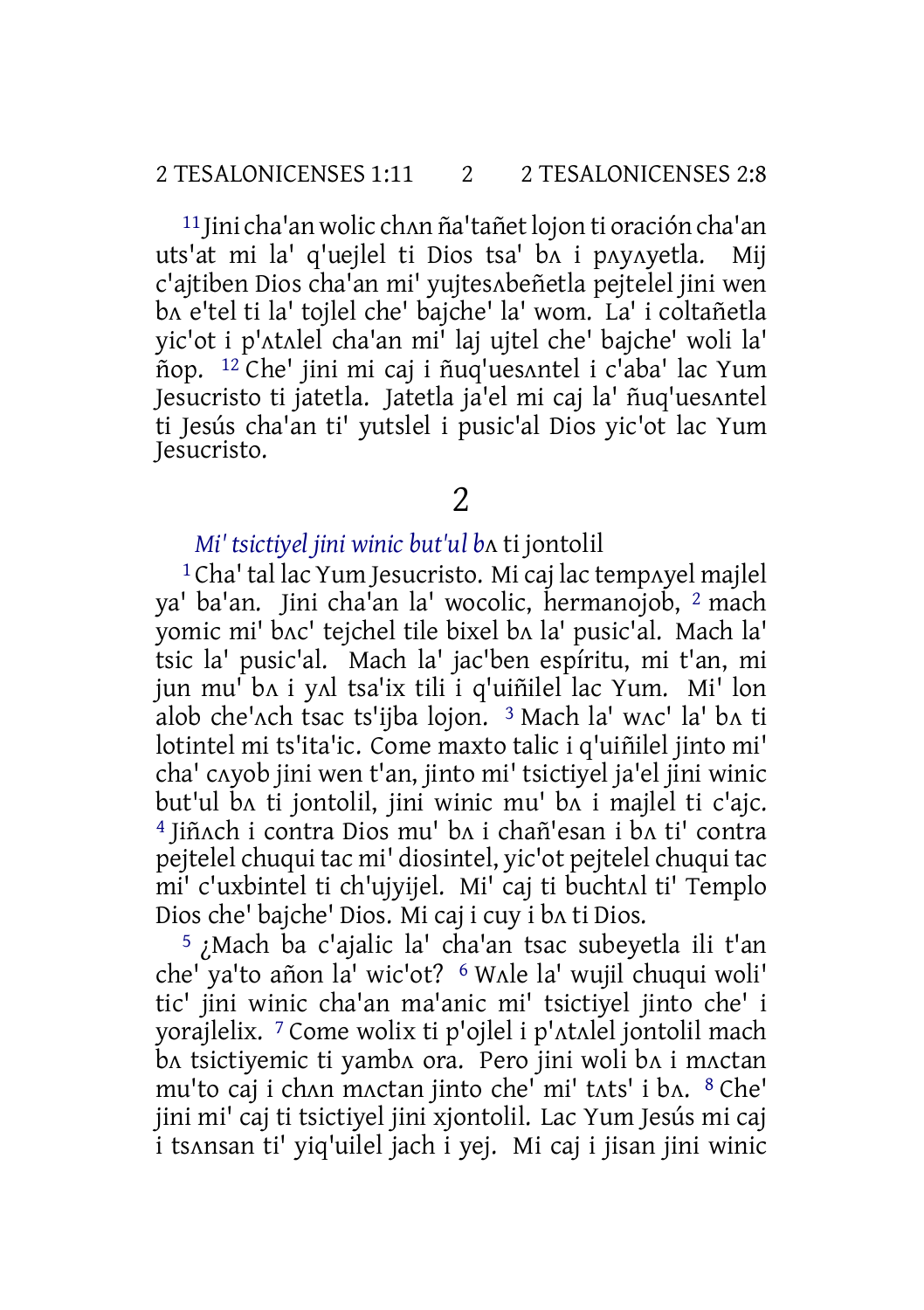ti' sʌclel che' mi' tilel. 9 Mi' tilel jini xjontolil yic'ot i p'ʌtʌlel Satanás cha'an mi' melben i ye'tel. Mi' cajel ti lot yic'oti yejtaltac i p'ʌtʌlel yic'ot bʌbʌq'uen tac bʌ i melbal, 10 yic'ot pejtelel jontol bʌ lo'loya ti' tojlel jini woli bʌ i sajtelob, come mach yomobic i c'uxbin i sujmlel cha'an mi' coltʌntelob. 11 Jini cha'an Dios mi' yʌc'ob ba' mi' wen tajob i sojquemal cha'an mi' ñopob lot, 12 cha'an mi' yochelob ti tojmulil pejtelel mach bʌ anic tsi' ñopbeyob i sujmlel, tsa' bʌ i mulayob jontolil.

*Dios tsi' yajcayetla cha'an mi la' colt*ʌntel

13 Hermanojob, c'uxbibilet bʌ la i cha'an lac Yum, yom mic chan suben lojon Dios wocolix i yala cha'añetla. Come ti' cajibal pañimil Dios tsi' yajcayetla cha'an mi la' coltʌntel. Ti' p'ʌtʌlel jini Espíritu woli' yotsañetla ti ch'ujul, come woli la' ñopben i sujmlel Dios. 14 Jini cha'an tsi' pʌyʌyetla yic'ot jini wen t'an mu' bʌ c sub lojon, cha'an mi la' taj i ñuclel lac Yum Jesucristo. 15 Jini cha'an, hermanojob, yom mi la' xuc'chocon la' bʌ. Wen ac'ʌla ti la' pusic'al jini t'an tsa' bʌ la' wubi mi tic t'an lojon, o mi tic jun lojon.

16 Jini lac Yum Jesucristo, yic'ot Dios lac Tat tsa' bʌ i c'uxbiyonla, jini tsa' bʌ i yʌq'ueyonla i ñuclel lac pusic'al mach ba anic mi' jilel yic'ot wen ba lac pijtaya ti' yutslel i pusic'al, 17 la' i ñuq'uesʌbeñetla la' pusic'al. La' i xuc'chocoñetla ti pejtelel wen bʌ t'an yic'otti pejtelel wen bʌ e'tel.

3

### *Pablo tsi' c'ajti oración*

1 Wʌle, hermanojob, cha'lenla oración cha'añon lojon, cha'an ora mi' p'ojlel i t'an lac Yum, cha'an mi' q'uejlel ti ñuc ti' tojlel yaño' bʌ che' bajche' ti la' tojlel. 2 Cha'lenla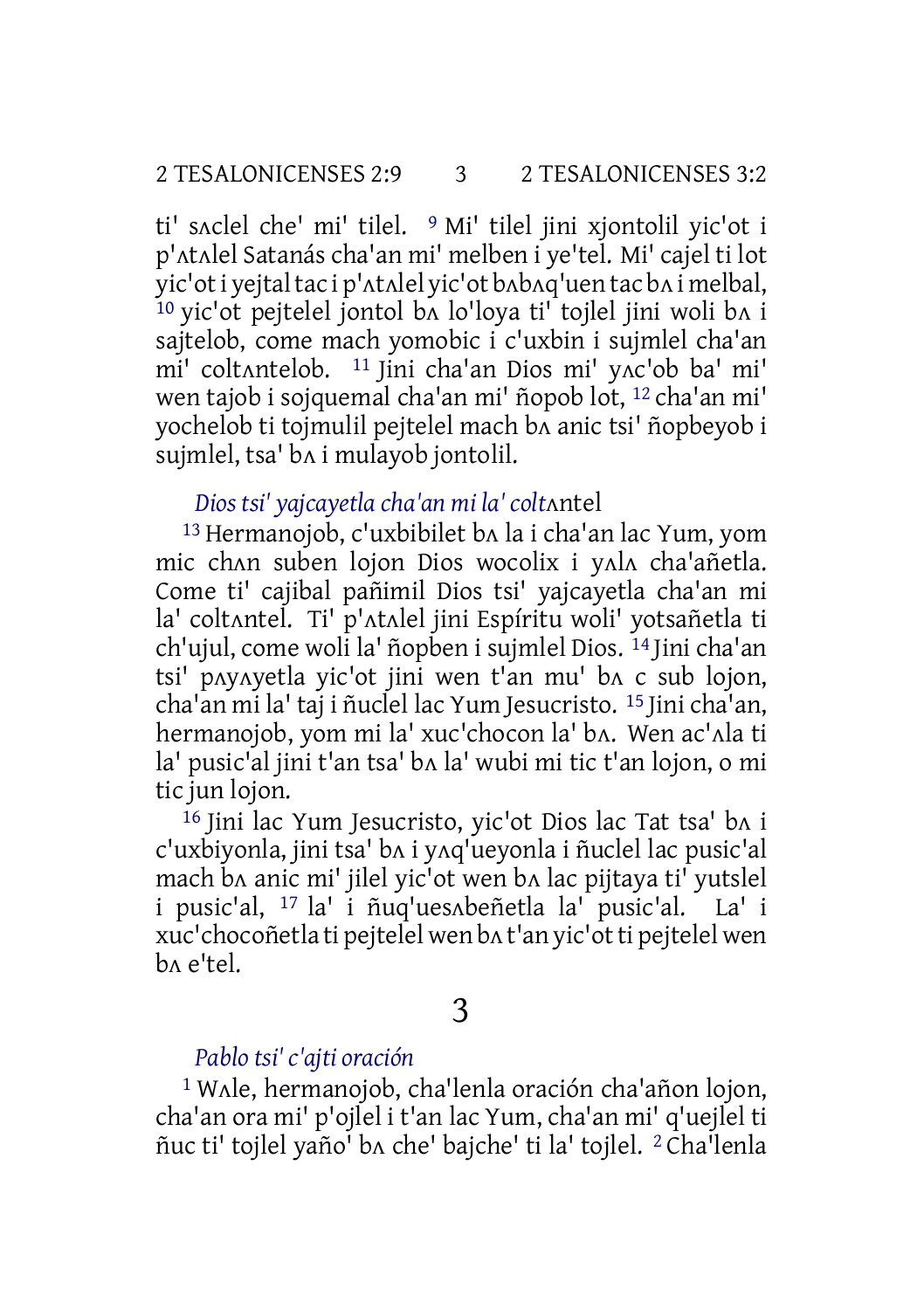oración cha'an ma'anic chuqui mi' tumbeñon lojon winicob but'ulo' bʌ ti jontolil yic'ot i sajtemal, come mach ti pejtelelobic mi' ñopob Dios. 3 Pero xuc'ul lac Yum mu' bʌ caj i xuc'chocoñetla. Mi caj i cʌntañetla ba' ora mi' yilʌbeñetla' pusic'al jini xiba. 4Cujil lojon ti lac Yum, woli la' jac'beñon lojon c mandar. Cujil lojon mi caj la' ch^n jac'. 5 La' ñijcʌntic la' pusic'al ti lac Yum cha'an mi la' c'uxbin Dios yic'ot cha'an mi la' cuch wocol che' bajche' Cristo.

## *Mach mi la' to'ol ñusan q'uin*

6 Wʌle, hermanojob, mic subeñet lojon ti mandar ti' c'aba' lac Yum Jesucristo, mach la' ñochtan jini hermanojob to'o che' jach bʌ mi' ñusañob q'uin, jini mach bʌ anic mi' yajñelob bajche' tsaj cʌntesayet lojon. 7Come la' wujil bajche' yom mi la' tsajcañon lojon. Mach to'ol che'ic jach tsac ñusa lojon q'uin ya' ba' añetla. 8 Ma'anic tsaj c'uxu lojon waj tic majtan jach. Tsa' lujb'ayon lojon ti wocol e'tel ti q'uiñil yic'ot ti ac'ʌlel cha'an ma'anic mi' c'ojyel la' mʌc'lañon lojon. 9 Machic tsac p'untayet lojon tsa' mejli j c'ajtin lojon j coltʌntel, pero tsac ña'ta lojon c pʌsbeñetla tic melbal lojon bajche' yom mi la' cha'len e'tel, cha'an mi la'tsajcañon lojon. 10Come che' ya'to añon lojon la' wic'ot tsac subeyetla ti mandar: Mi an majqui mach yomic e'tel, mach i to'ol c'ux waj, cho'on lojon.

11 Come woli cubin lojon che' jach woli' to'ol ñusañob q'uin lamital. Ma'anic mi' cha'leñob e'tel. Mi' to'ol bajñel otsañob i bʌ ba' mach i wentajic. 12 Jini woli bʌ i melob che' bajche' jini, mic subeñob lojon ti mandar, mic xic'beñob lojon ti lac Yum Jesucristo cha'an ñʌch'ʌl mi' chʌn cha'leñob i ye'tel cha'an mi' c'uxob i bajñel waj. 13 Hermanojob, mach la' lujb'an ti' melol chuqui uts'at.

14 Mi an majqui mach yomic i ch'ujbin chuqui wolic subeñet lojon ti ili jun, q'uelela jini winic. Tats'ax la' ba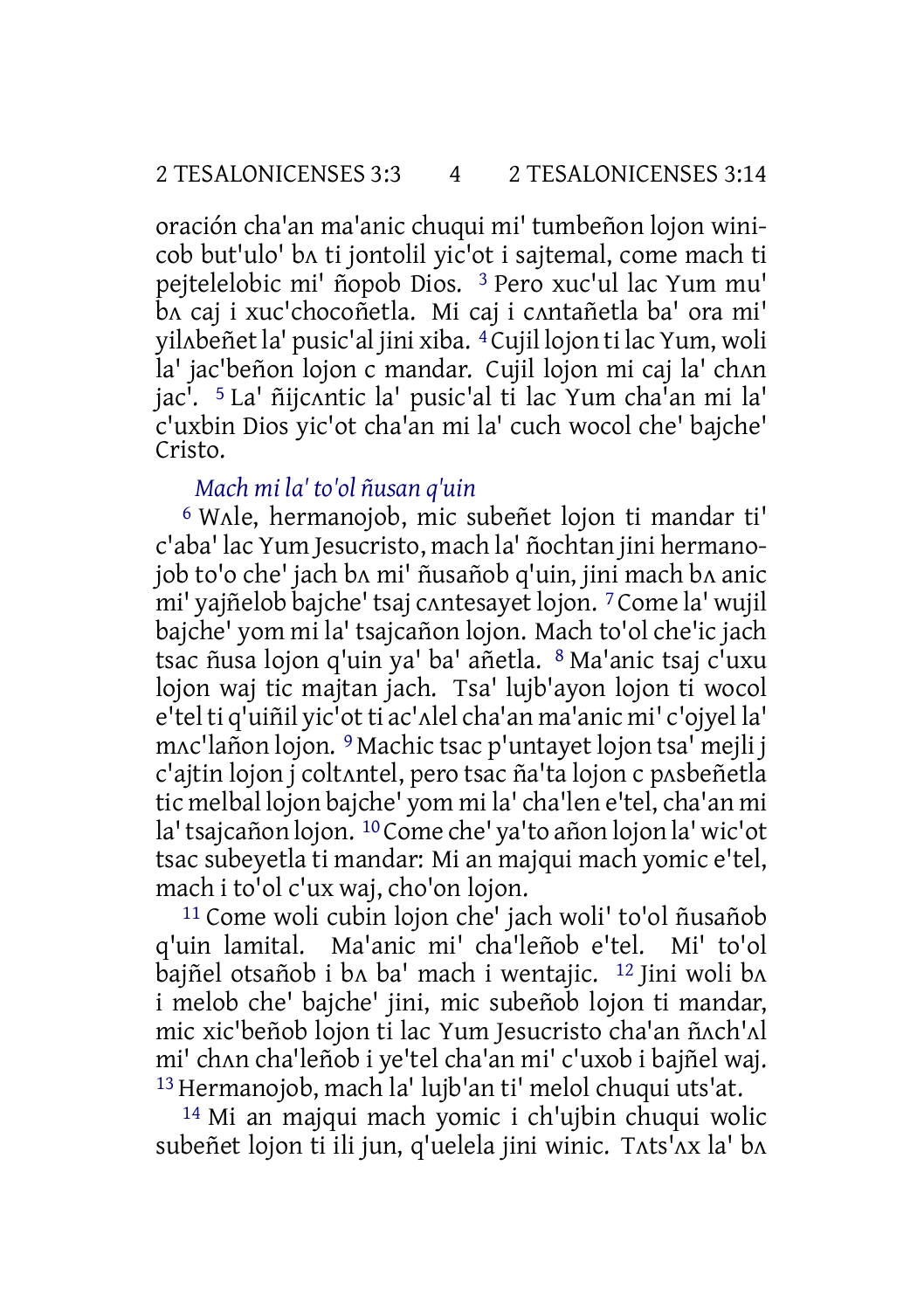ba'an cha'an che' jini, mi' cajel ti quisin. 15 Pero mach la' q'uele' che' bajche' la' contra. Yom mi la' xic'ben ti uts'at bajche' hermano.

## *Cortesía*

16 Lac Yum mu' bʌ i yʌq'ueñonla i ñʌch'tilel lac pusic'al, la' i yʌq'ueñetla i ñʌch'tilel la' pusic'al ti pejtelel ora bajche' jach añetla. La' ajnic lac Yum la' wic'ot ti la' pejtelel. 17 Joñon Pablojon mic ts'ijbubeñetla ili cortesía tij c'ʌb. Jiñʌch i marcajlel pejtelel c jun tac. Jiñʌch bajche' yilal c ts'ijb. 18 La' ajnic la' wic'ot ti la' pejtelel i yutslel lac Yum Jesucristo.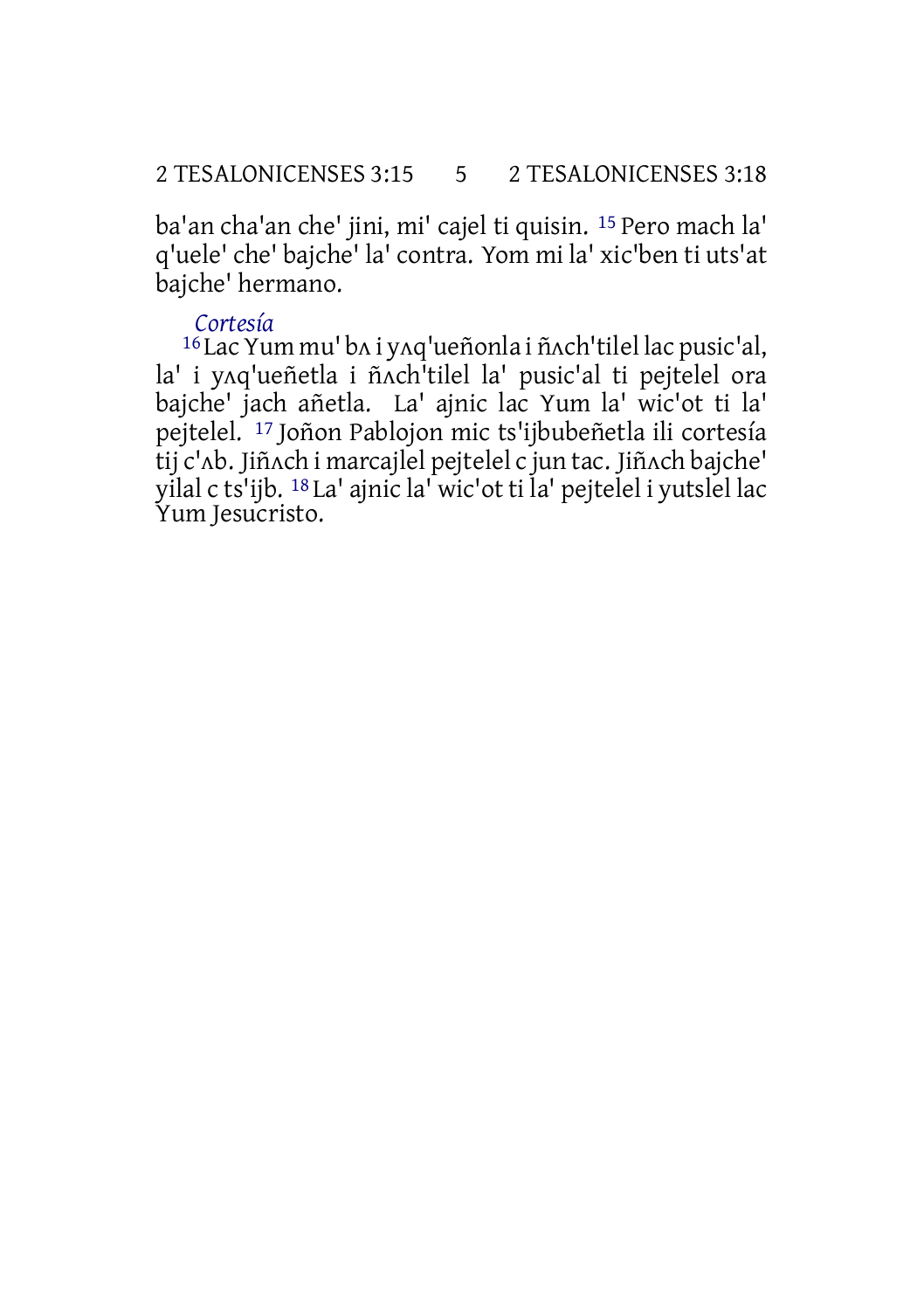6

## I T'an Dios

Bible without Deuterocanon in Chol Tumbala; ctu (MX:ctu:Chol) copyright © 1977 Wycliffe Bible Translators, Inc.

Language: Chol

Translation by: Wycliffe Bible Translators, Inc.

Chol, Tumbalá [ctu], Mexico

#### Copyright Information

© 1977, Bible League International

This translation text is made available to you under the terms of the Creative [Commons](http://creativecommons.org/licenses/by-nc-nd/4.0/) License: Attribution-Noncommercial-No Derivative Works. (http:// creativecommons.org/licenses/by-nc-nd/3.0/) In addition, you have permission to port the text to different file formats, as long as you do not change any of the text or punctuation of the Bible.

You may share, copy, distribute, transmit, and extract portions or quotations from this work, provided that you include the above copyright information:

You must give Attribution to the work.

You do not sell this work for a profit.

You do not make any derivative works that change any of the actual words or punctuation of the Scriptures.

Permissions beyond the scope of this license may be available if you contact us with your request.

The Bible without Deuterocanon

in Chol

## © 1977, Bible League International

This translation is made available to you under the terms of the Creative Commons Attribution-Noncommercial-No Derivatives license 4.0.

You may share and redistribute this Bible translation or extracts from it in any format, provided that:

You include the above copyright and source information.

You do not sell this work for a profit.

You do not change any of the words or punctuation of the Scriptures.

Pictures included with Scriptures and other documents on this site are licensed just for use with those Scriptures and documents. For other uses, please contact the respective copyright owners.

2014-04-22